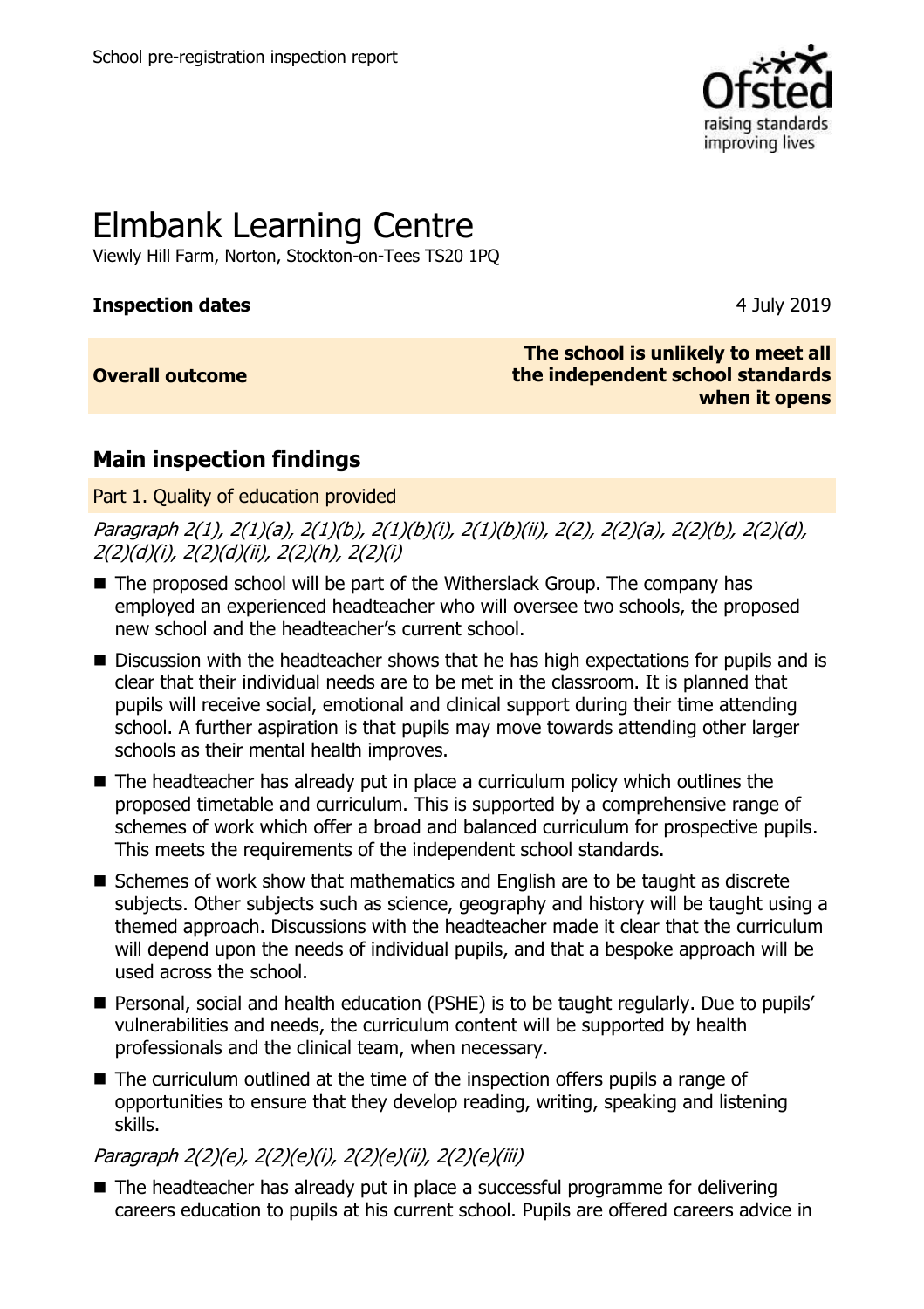

key stage 3. An external advisor leads the programme. Email confirmation shows that a similar programme is to be set up at the school which will support pupils to make informed choices about their future careers.

Paragraph 3, 3(a), 3(b), 3(c), 3(d), 3(e), 3(f), 3(g), 3(h), 3(i), 3(j), 4

- Two experienced teaching staff and three teaching assistants have been appointed to their new roles at the school. They are currently undergoing specialist training to enable them to have a full understanding of the needs of vulnerable pupils.
- In order to cover all subject areas, particularly for older pupils, the leaders aim to use staff, who are subject specialists from another of the company's schools, which is close to the proposed school site. It is also proposed that when practical rooms are needed, for example for GCSE science, pupils will travel to another of the company's schools close by.
- Documents currently in place show that school leaders have already put in place a system to check on pupils' starting points. It is planned that pupils will be set targets in line with their age and aptitude. Work set, it is envisaged by leaders, will ensure that pupils are able to make the progress of which they are capable, once they have settled into school.
- The headteacher is planning to use the same system which is currently in his school to track and monitor pupils' progress. This system is used effectively across the company.
- Leaders' philosophy for the pupils is that they are likely to need time to re-engage with learning after periods of absence from school. Personalised learning plans are aimed at getting pupils ready to learn and to function in a school setting, as well as offering them an exciting and vibrant curriculum.
- $\blacksquare$  The standards in Part 1 are likely to be met.

Part 2. Spiritual, moral, social and cultural development of pupils

Paragraph 5, 5(a), 5(b), 5(b)(i), 5(b)(ii), 5(b)(iii), 5(b)(iv), 5(b)(v), 5(b)(vi), 5(b)(vii), 5(c), 5(d), 5(d)(i), 5(d)(ii), 5(d)(iii)

- The proposed PSHE curriculum covers a wide range of topics and is based on resources from the PSHE association. Planned work for pupils includes developing and managing personal feelings, enterprise projects, and understanding British values.
- The personal development programme, combined with an extensive timetable of religious celebrations, it is planned, will enable pupils to develop spiritual, moral, social and cultural skills and knowledge, as well as tolerance and respect for others from different faiths and religions.
- Through studying topics such as prejudice and discrimination, as well as through discussions on current affairs, leaders' plan will develop a sound knowledge of right from wrong and respect for civil and criminal law.
- The headteacher and proprietors intend that pupils should learn about the protected characteristics identified in the Equality Act 2010 through the PSHE curriculum. Leaders will ensure that any material presented by external speakers is checked before it is presented and that any external speakers provide pupils with broad and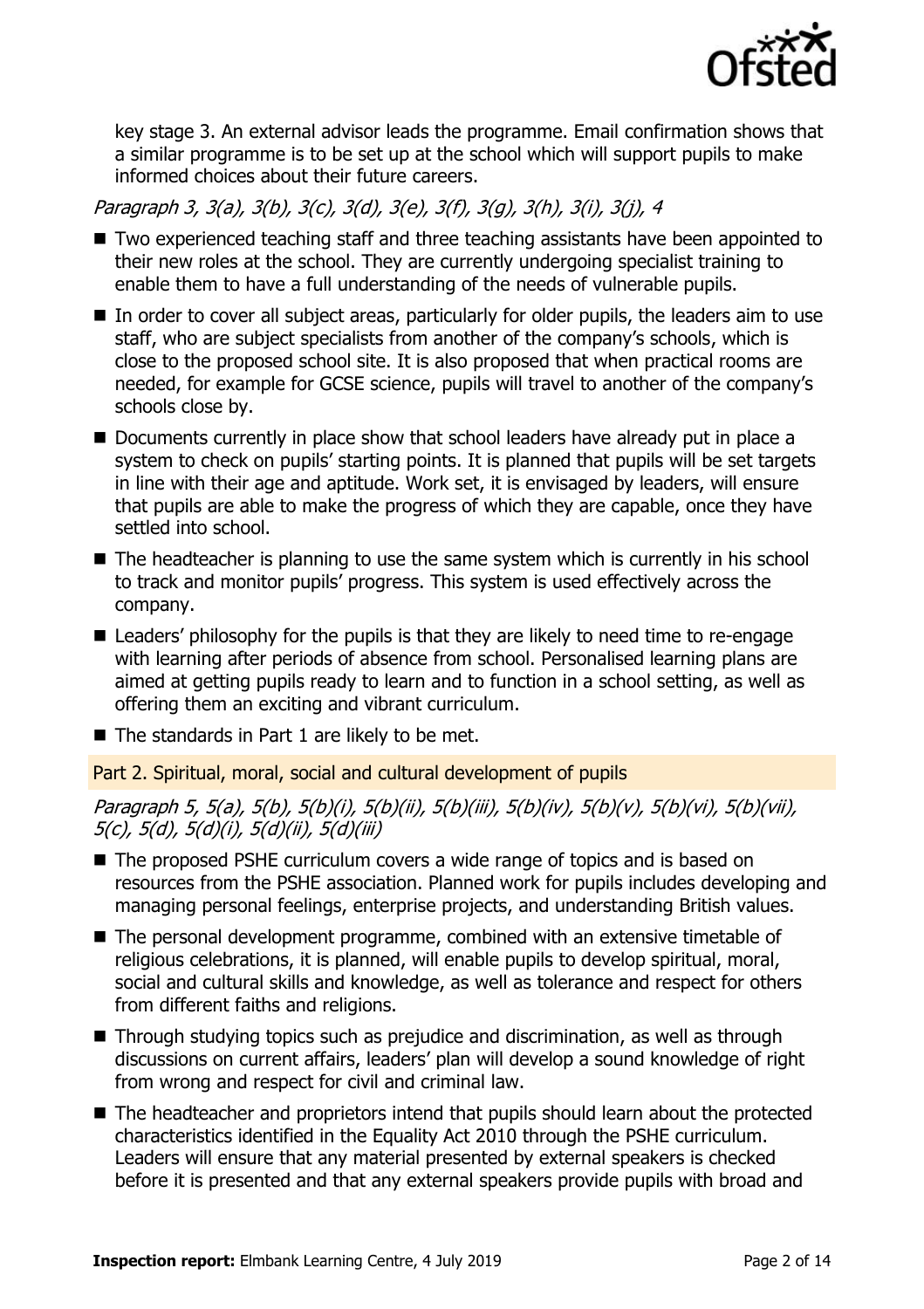

balanced viewpoints. All external speakers will be approved by the principal.

- The headteacher is clear that any material presented by external speakers is checked before being presented to pupils. All external speakers, it is planned, will be stringently vetted before they come into school.
- $\blacksquare$  The standards in Part 2 are likely to be met.

#### Part 3. Welfare, health and safety of pupils

# Paragraph 7, 7(a), 7(b)

- The company has provided an appropriate safeguarding and child protection policy that reflects recent government guidance. The policy is clear and informative and describes procedures which are bespoke to the proposed school. For example, the policy already names the designated safeguarding leads (DSL). Leaders intend that the policy will be published on the school's website when it is launched. In the meantime, a copy is available to parents and local authorities through the school information pack.
- $\blacksquare$  At the time of the inspection, staff were receiving a range of different training, including safeguarding training. Safer recruitment training has been used by leaders to ensure that checks have been carried out to ensure that staff are fit to work with pupils.
- The headteacher has developed working partnerships with external agencies and adults who work with pupils in his current school. He intends to replicate this in the proposed school in order to support and protect pupils.

# Paragraph 9, 9(a), 9(b), 9(c), 10

- The headteacher has ensured that there is an appropriate behaviour policy in place. The proposed policy links closely to the policy in his current school, but empathetic changes have taken into account the vulnerabilities of the proposed pupil group.
- $\blacksquare$  In line with other schools in the group, the headteacher aims to focus on rewarding positive behaviour. In line with this, the behaviour policy focuses on positive attitudes to behaviour. Information about the rewards and sanctions that are available are to be made clear to pupils. Overall, the policy aligns with the school's ethos of respect and equality. There is to be a system in place for recording, analysing and sharing behaviour information.
- The anti-bullying strategy is clear and spells out that bullying will not be tolerated in the school. There are clear roles for all involved in the school and clear processes for dealing with and recording any incidents that may occur.

# Paragraph 11, 12, 13, 14, 15

- The health and safety policy is personalised to the school. Cleaning materials and other hazardous materials are to be stored in locked cupboards. There are appropriate actions in place to ensure that health and safety is a priority.
- A fire assessment has been conducted on the building. Leaders have ensured that the fire safety procedures meet requirements. Fire signage is clear, fire extinguishers are in place and there are systems ready to record regular fire checks and maintenance.
- The first aid policy gives guidance on treating pupils should they injure themselves or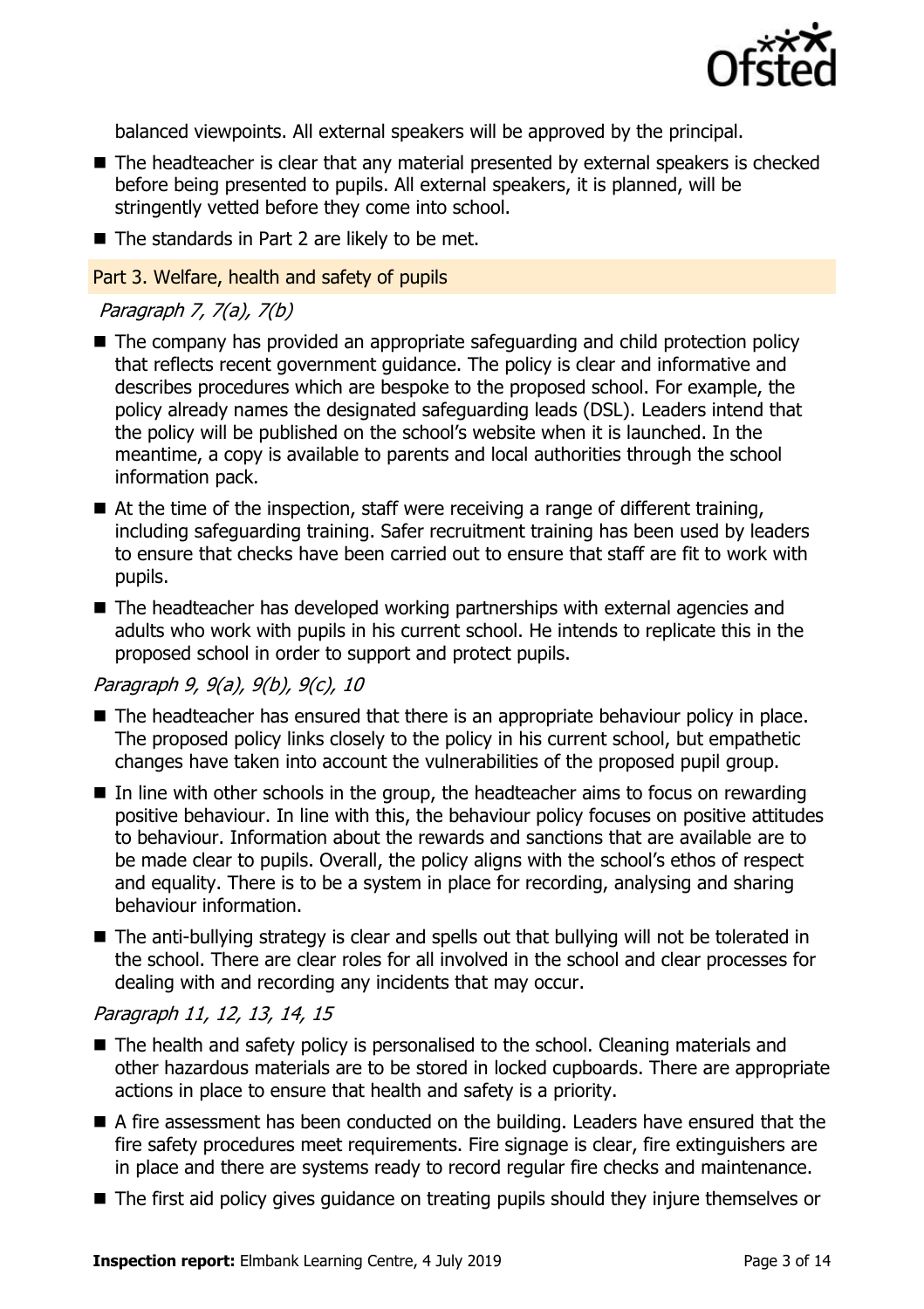

become ill. There are forms ready to use to record any incidents. A first aid kit is available in the medical room, with sufficient supplies to meet the requirements of pupils.

- The school's registration request is for six pupils. The proposed number of five staff is likely to be sufficient for effective deployment to meet the needs of prospective pupils. The headteacher intends to employ additional staff, should additional support be needed to increase the curriculum offer.
- $\blacksquare$  No pupils are currently on roll. The proprietor has ensured that the admissions register is ready and legally compliant. All pupils attending the school will be placed on the school roll. The school has in place an electronic system for recording attendance and has a system ready to analyse attendance information in line with that in the headteacher's current school.

Paragraph 16, 16(a), 16(b)

- The headteacher has ensured that there is a risk assessment policy in place. This details when staff use risk assessments and what they should contain. There is a clear format for producing a risk assessment in line with company policy.
- Risk assessments available during the inspection show that the headteacher is proficient at measuring and identifying possible risks.
- $\blacksquare$  The standards in Part 3 are likely to be met.

### Part 4. Suitability of staff, supply staff, and proprietors

Paragraph 18(2), 18(2)(a), 18(2)(b), 18(2)(c), 18(2)(c)(i), 18(2)(c)(ii), 18(2)(c)(iii), 18(2)(c)(iv), 18(2)(d), 18(2)(e), 18(2)(f), 18(3), 20(6), 20(6)(a), 20(6)(a)(i), 20(6)(a)(ii), 20(6)(b), 20(6)(b)(i), 20(6)(b)(ii), 20(6)(b)(iii), 20(6)(c)

■ The proprietor has ensured that all appropriate checks have been carried out on leaders, staff and the trustees who form the proprietor body. The checks were carried out prior to staff beginning their roles.

Paragraph 21(1), 21(2), 21(3), 21(3)(a), 21(3)(a)(i), 21(3)(a)(ii), 21(3)(a)(iii), 21(3)(a)(iv), 21(3)(a)(v), 21(3)(a)(vi), 21(3)(a)(vii), 21(3)(a)(viii), 21(3)(b), 21(4), 21(6)

- All checks that have been carried out are recorded appropriately on a single central register.
- $\blacksquare$  The standards in Part 4 are likely to be met.

Part 5. Premises of and accommodation at schools

Paragraph 22, 23(1), 23(1)(a), 23(1)(b), 23(1)(c)

- $\blacksquare$  The school is a new purpose-built building. The building is small with two teaching areas and one disabled toilet, which is a lockable room. At the time of the inspection, the door would not shut due to swelling of the wood. However, the proprietor is confident this will be rectified before the school is due to open.
- There is sufficient space for pupils to change for physical education (PE). Plans looked at during the inspection showed that PE for younger pupils was to be delivered in the area outside the school. However, it is intended that, for older pupils, PE will take place off site and will use a local sports facility. Younger pupils will go home for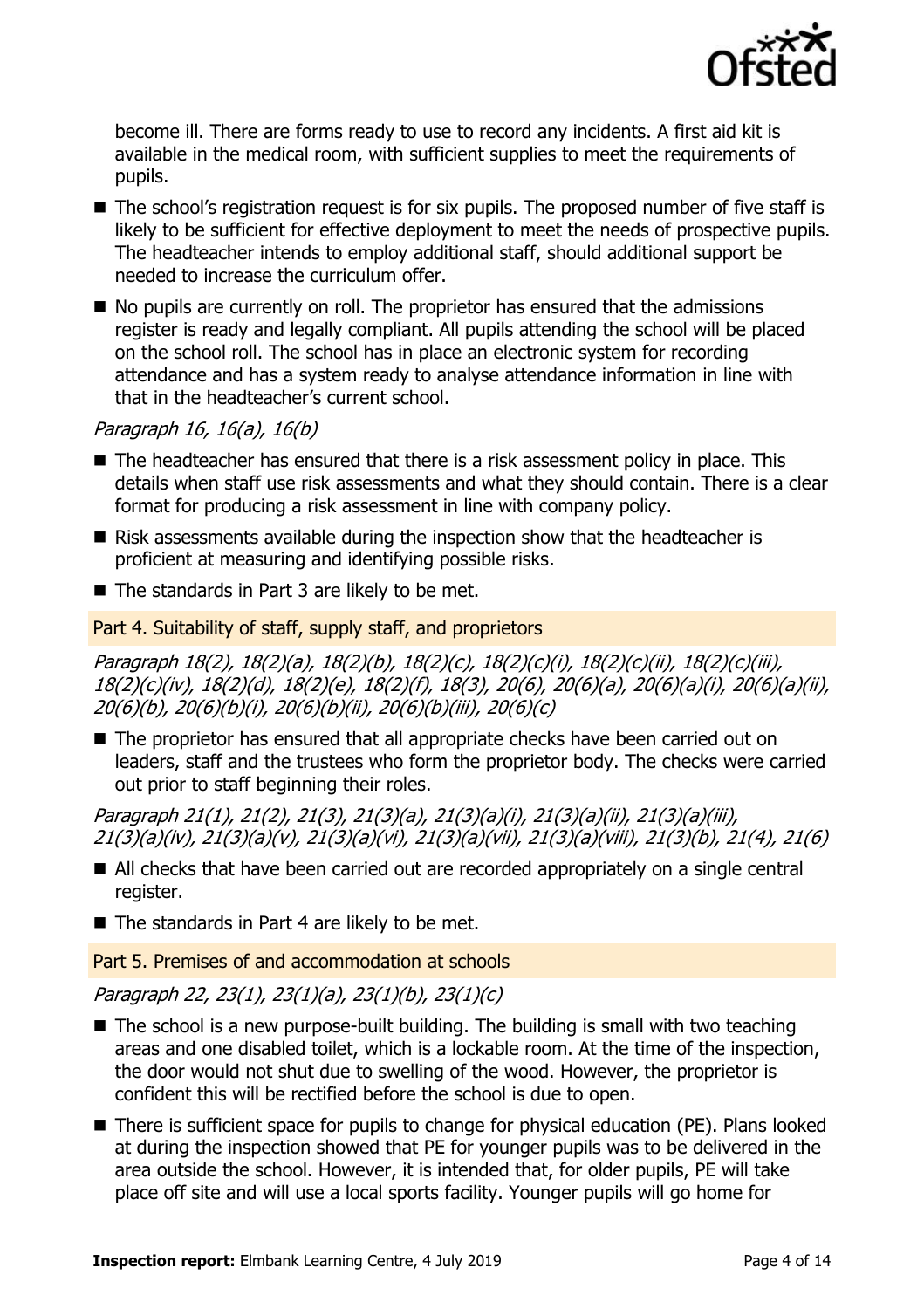

showers.

Paragraph 24(1), 24(1)(a), 24(1)(b), 24(1)(c), 24(2)

- At the start of the inspection, the proprietor suggested that if pupils were sick or injured, they would return home. By the end of the inspection, it was proposed that medical accommodation was to be in a small room very close to the toilet. Leaders have put in place an appropriate bed for the medical examination and treatment of pupils.
- There is a first aid kit with appropriate contents to treat minor injuries.
- $\blacksquare$  It is planned that prospective staff will all have completed first aid training. Those coming from other schools owned by the company have already completed their training.

# Paragraph 25, 26, 27, 27(a), 27(b)

- Overall, the building is clean and newly painted but is very small. This is because the proprietor expects pupils' length of stay at the school to be defined by the success of their treatment. Few resources were available at the start of the inspection, so it was not possible to judge what leaders intend to put in place. For example, the headteacher suggested that pupils will use a form of handheld, electronic tablet to access information technology (IT). At the time of the inspection, no electronic tablets were in place or any other IT equipment.
- The sound and lighting in each classroom are suitable for teaching.
- External lights are in place and were in working order. They light the entrance steps, ensuring that pupils can enter and leave safely when it is dark.

Paragraph 28(1), 28(1)(a), 28(1)(b), 28(1)(c), 28(1)(d), 28(2), 28(2)(a), 28(2)(b)

- It is planned that pupils can access drinking water in a purpose-built kitchen area in a building close to the school. This is labelled appropriately. Access to water is readily available.
- The disabled toilet and sink are new and are in working order. Soap and hand-drying facilities are available for handwashing.
- The temperature of the hot water is regulated so that it does not pose a scalding risk to pupils or staff.

# Paragraph 29(1), 29(1)(a), 29(1)(b)

- There are two areas outside the school which, at the time of the inspection, were not finished to a good enough standard for them to be used by pupils for the intent described in the school's plans. Soil and weeds with some grass were present, however, no turf had been laid on either area.
- While plans were in place for PE to be carried out for older pupils at a local sports centre, plans showed younger pupils are to receive PE on site. At the time of the inspection, the area outside was not ready for pupils to undertake the planned PE lessons, nor for pupils to play on at break or lunchtime.
- Adjacent to these areas was a further concreted area with capped utility pipes sticking out for water and electricity. The headteacher was unsure what the proprietor intended to do with this area, but it seemed likely it would be a further building in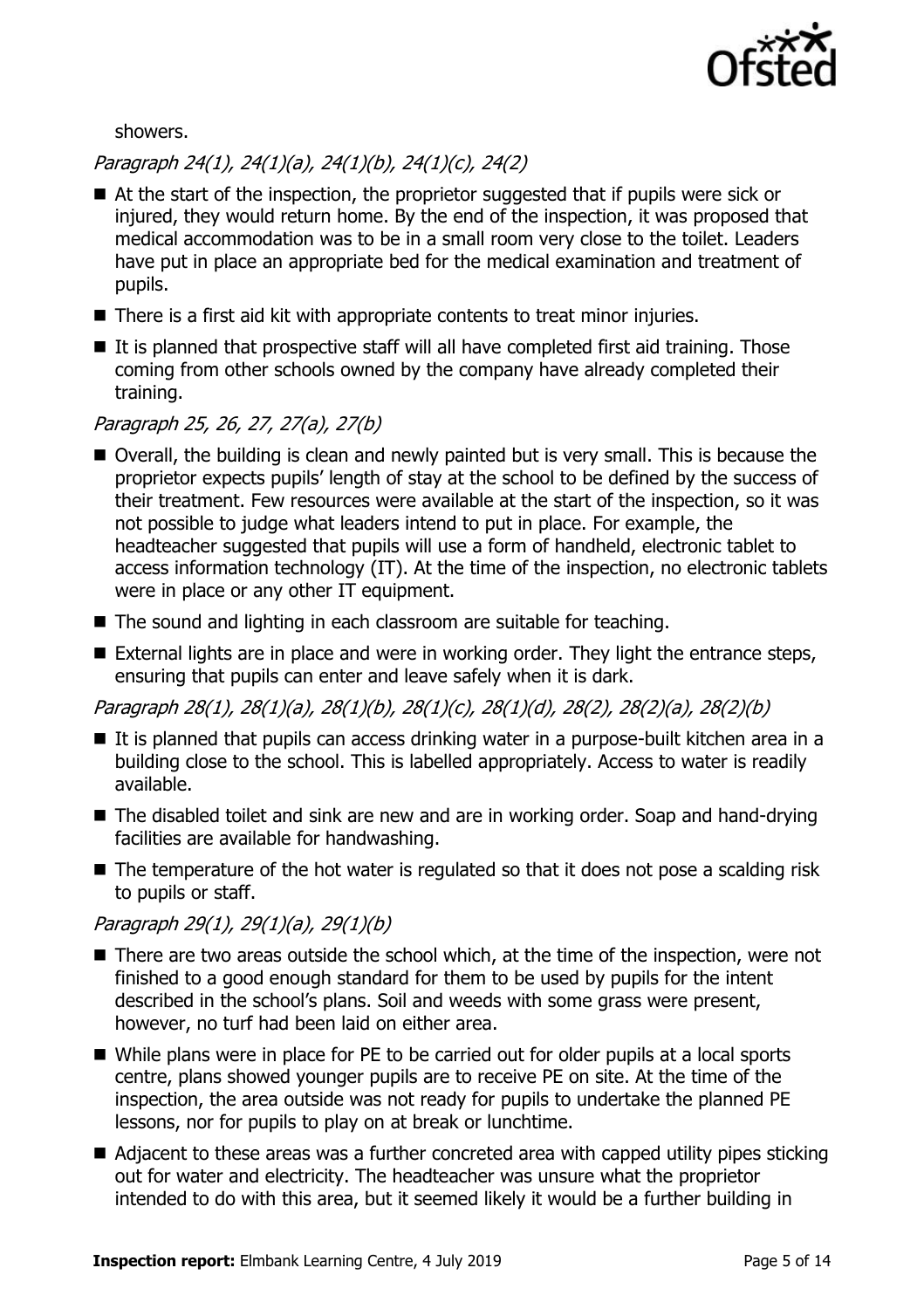

time.

 $\blacksquare$  The standards in part 5 are not likely to be met.

#### Part 6. Provision of information

Paragraph 32(1), 32(1)(a), 32(1)(b), 32(1)(c), 32(1)(f), 32(1)(g), 32(1)(h), 32(1)(i), 32(1)(j), 2(3), 32(3)(a), 32(3)(b), 32(3)(c), 32(3)(d), 32(3)(e), 32(3)(f)

- At the start of the inspection, the proprietor had ensured that all required information relating to the independent school standards was readily available to parents and the local authority through a learners starting pack.
- The school had designed a website and it was ready to go live. It is planned that the website will link directly with the company's own website. All policies and required information will be available to parents via the pupils' starting pack.
- $\blacksquare$  The headteacher plans, in line with company policy, and the practice in his current school, that there will be regular reviews of the progress and attainment made by pupils. This will be communicated to parents or social workers via regular written reports. The headteacher plans that pupils who have an education, health and care plan will have regular review meetings scheduled in line with legal requirements.
- The proprietor has ensured that a system is in place to report income and expenditure to the local authority.

Paragraph 32(2), 32(2)(a), 32(2)(b), 32(2)(b)(ii), 32(2)(d)

- Contact information for the principal and proprietor body will be available on the school website.
- At the time of the inspection, the proprietor had not put in place a governing body.
- $\blacksquare$  The standards in Part 6 are likely to be met.

Part 7. Manner in which complaints are handled

Paragraph 33, 33(a), 33(b), 33(c), 33(d), 33(e), 33(f), 33(g), 33(h), 33(i), 33(i)(i), 33(i)(ii), 33(j), 33(j)(i), 33(j)(ii), 33(k)

- $\blacksquare$  The proprietor has ensured that a complaints policy is in place and meets the requirements set out in the independent school standards.
- $\blacksquare$  The policy is clear and sets out the timescales for the management of a complaint by the school. The policy describes clearly the stages a complaint will go through and what will happen once the complaint has been completed.
- $\blacksquare$  The standards in Part 7 are likely to be met.

Part 8. Quality of leadership in and management of schools

Paragraph 34(1), 34(1)(a), 34(1)(b), 34(1)(c)

- The headteacher is an experienced school leader who will bring to the post a wealth of knowledge and information.
- The proprietor and wider proprietor body bring vast and varying experience to the school. Their range of skills should enable them to hold school leaders to account for the progress pupils make.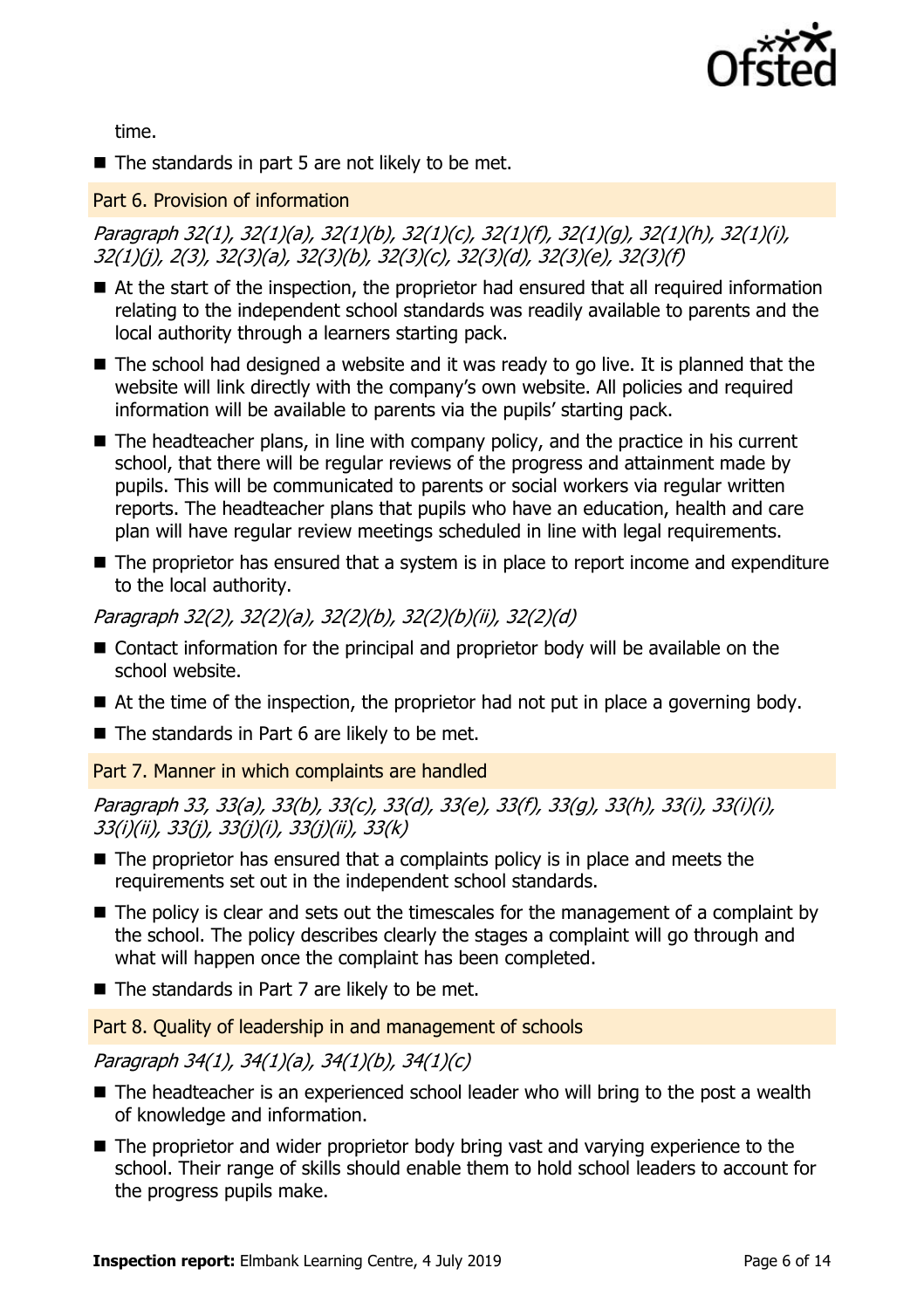

- The proprietor has appropriate plans in place to ensure that most of the ISS are met consistently. However, the proprietor is also of the opinion that it is not necessary to have all aspects of the ISS met at the time of a pre-registration inspection. As a result, it was not possible to gain the required evidence to ensure that all standards were likely to be met at the time of the inspection.
- The proprietor and headteacher have ensured that pupils' welfare is a priority. Through the PSHE curriculum and SMSC education and time spent with the therapy team, pupils will learn how to value themselves and develop resilience and heightened self-esteem. These skills, it is planned, will prepare them well for the next stage in their lives.
- The proprietor has also ensured that staff receive appropriate safeguarding training.
- $\blacksquare$  The standards in part 8 are not all likely to be met.

#### Schedule 10 of the Equality Act 2010

■ The school leaders have an accessibility plan which details how the school seeks to improve access to the curriculum, the building and information for pupils with a disability. The plan is over three years and will be reviewed on an annual basis.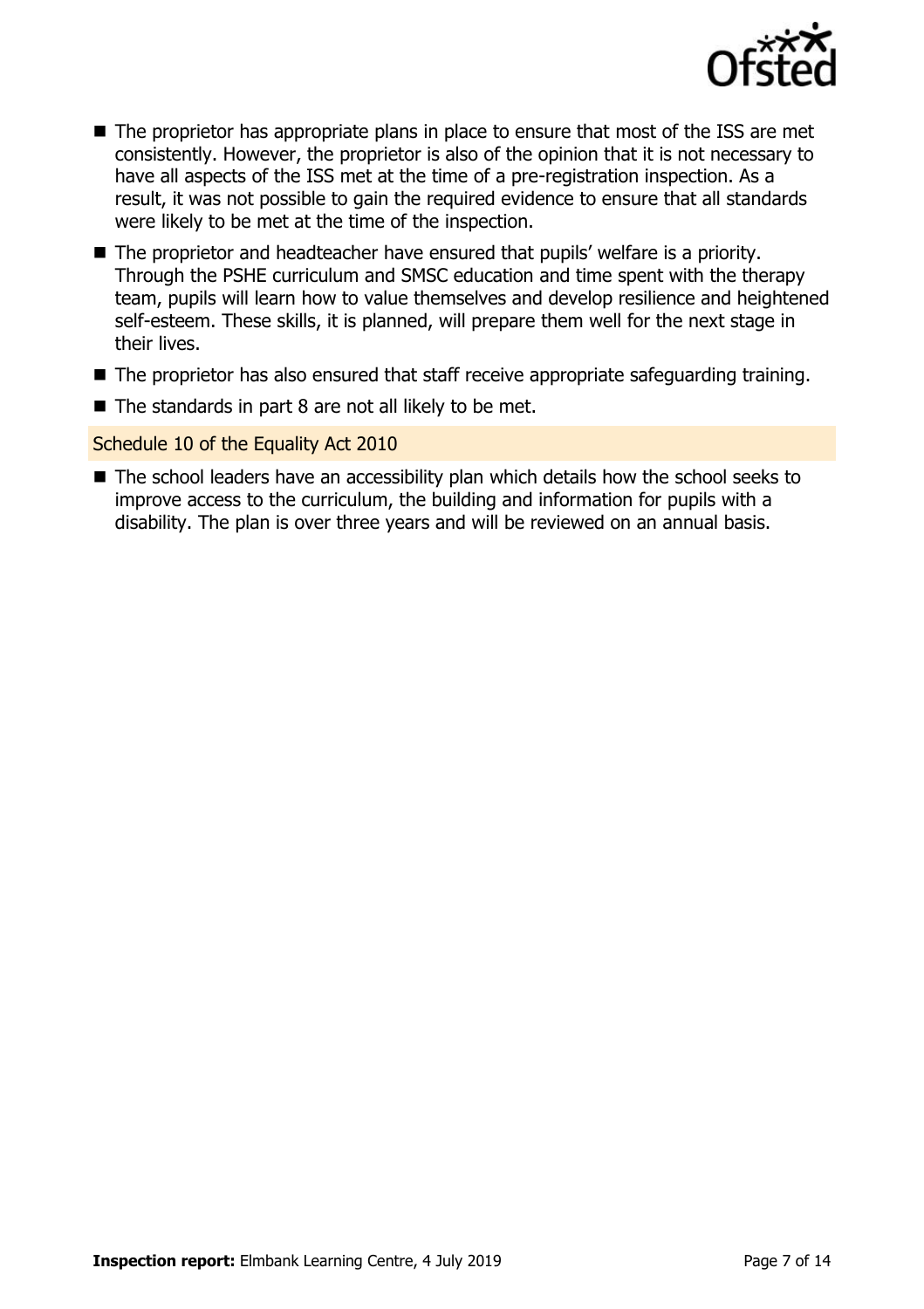

# **Compliance with regulatory requirements**

The school is unlikely to meet the requirements of the schedule to The Education (Independent School Standards) Regulations 2014 ('the independent school standards') and associated requirements, as set out in the annex of this report.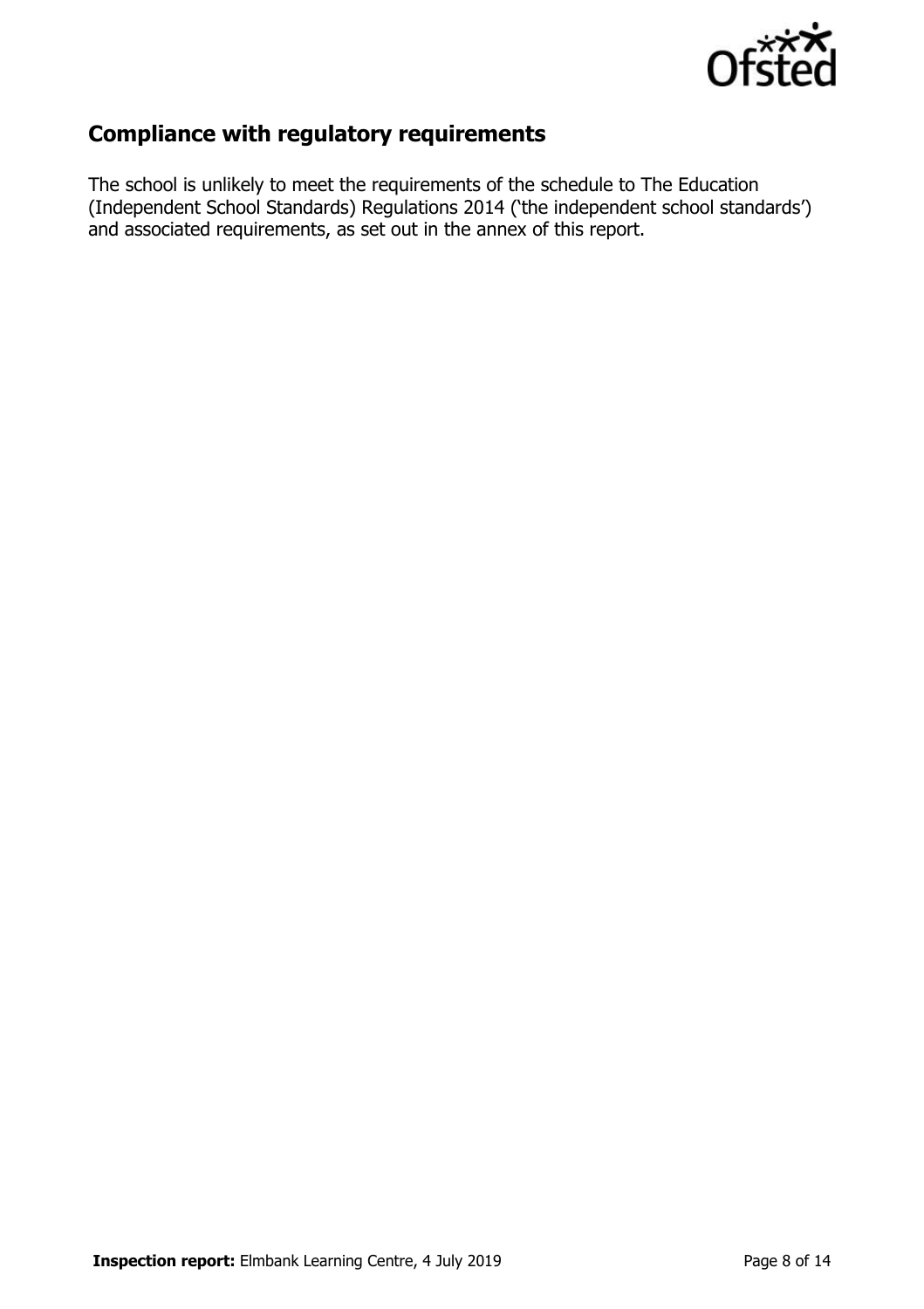

# **Proposed school details**

| Unique reference number  | 146824   |
|--------------------------|----------|
| DfE registration number  | 808/6006 |
| <b>Inspection number</b> | 10104143 |

This inspection was carried out under section 99 of the Education and Skills Act 2008, the purpose of which is to advise the Secretary of State for Education about the school's likely compliance with the independent school standards that are required for registration as an independent school.

| Type of school                       | Independent school                 |
|--------------------------------------|------------------------------------|
| <b>School status</b>                 | Independent special school         |
| Proprietor                           | Witherslack Group Limited          |
| Chair                                | Mike Barrow                        |
| <b>Headteacher</b>                   | Alistair Sidgewick                 |
| Annual fees (day pupils)             | £74,000                            |
| Telephone number                     | 01539 566081                       |
| Website                              | Not yet                            |
| <b>Email address</b>                 | Lynne.nixon@witherslackgroup.co.uk |
| Date of previous standard inspection | Not previously inspected           |

### **Pupils**

|                                        | <b>School's current</b><br>position | School's<br>proposal | Inspector's<br>recommendation |
|----------------------------------------|-------------------------------------|----------------------|-------------------------------|
| Age range of pupils                    | <b>NA</b>                           | $7 - 16$             | $7 - 16$                      |
| Number of pupils on the<br>school roll | <b>NA</b>                           | h                    | b                             |

#### **Pupils**

|                                                           | <b>School's current position</b> | <b>School's proposal</b> |
|-----------------------------------------------------------|----------------------------------|--------------------------|
| <b>Gender of pupils</b>                                   | NА                               | Girls                    |
| Number of full-time<br>pupils of compulsory<br>school age | <b>NA</b>                        | h                        |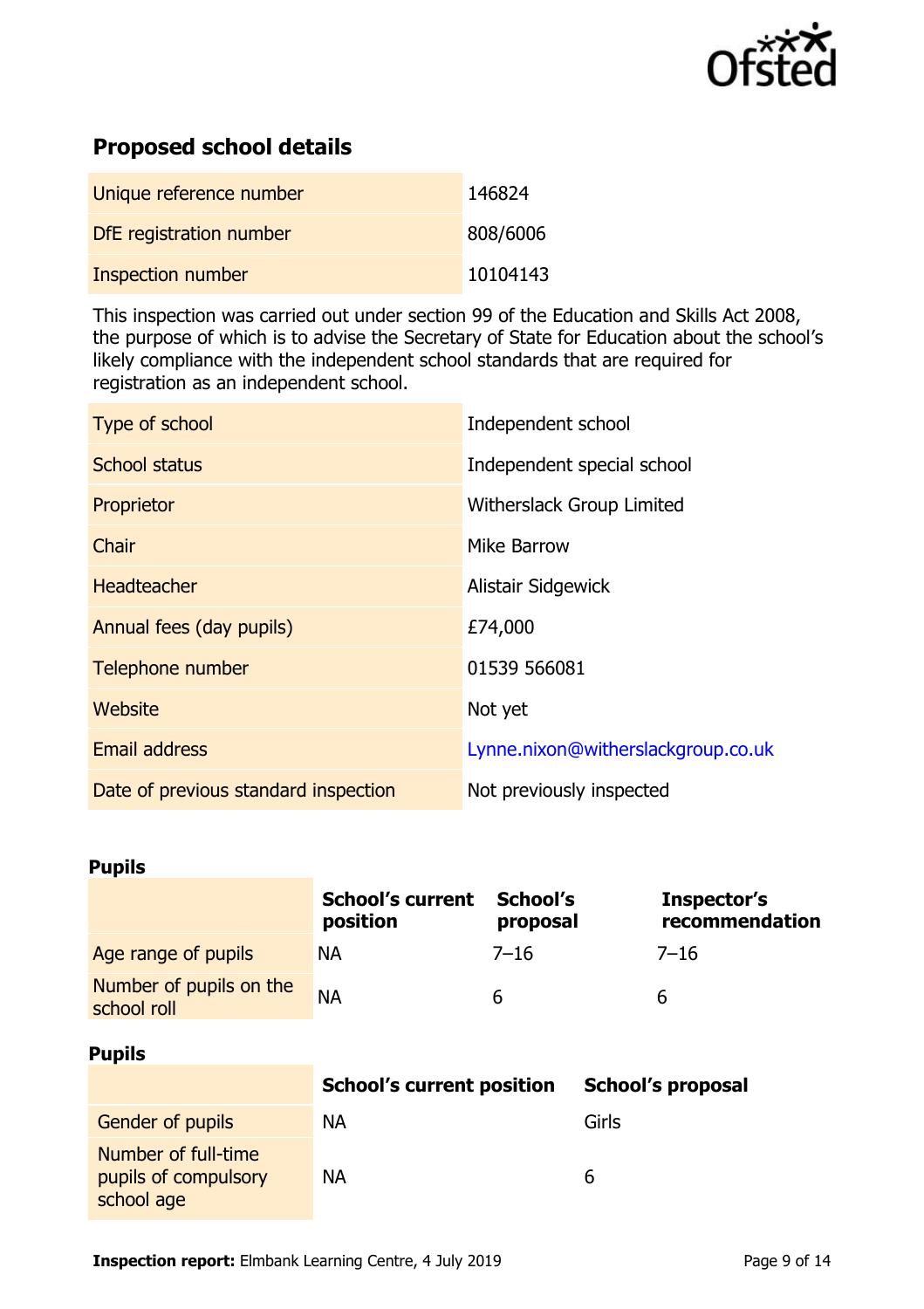

| Number of part-time<br>pupils                                                                                | <b>NA</b> |   |
|--------------------------------------------------------------------------------------------------------------|-----------|---|
| Number of pupils with<br>special educational<br>needs and/or disabilities                                    | <b>NA</b> | 6 |
| Of which, number of<br>pupils with an<br>education, health and<br>care plan                                  |           | 6 |
| Of which, number of<br>pupils paid for by a local<br>authority with an<br>education, health and<br>care plan | 0         | 6 |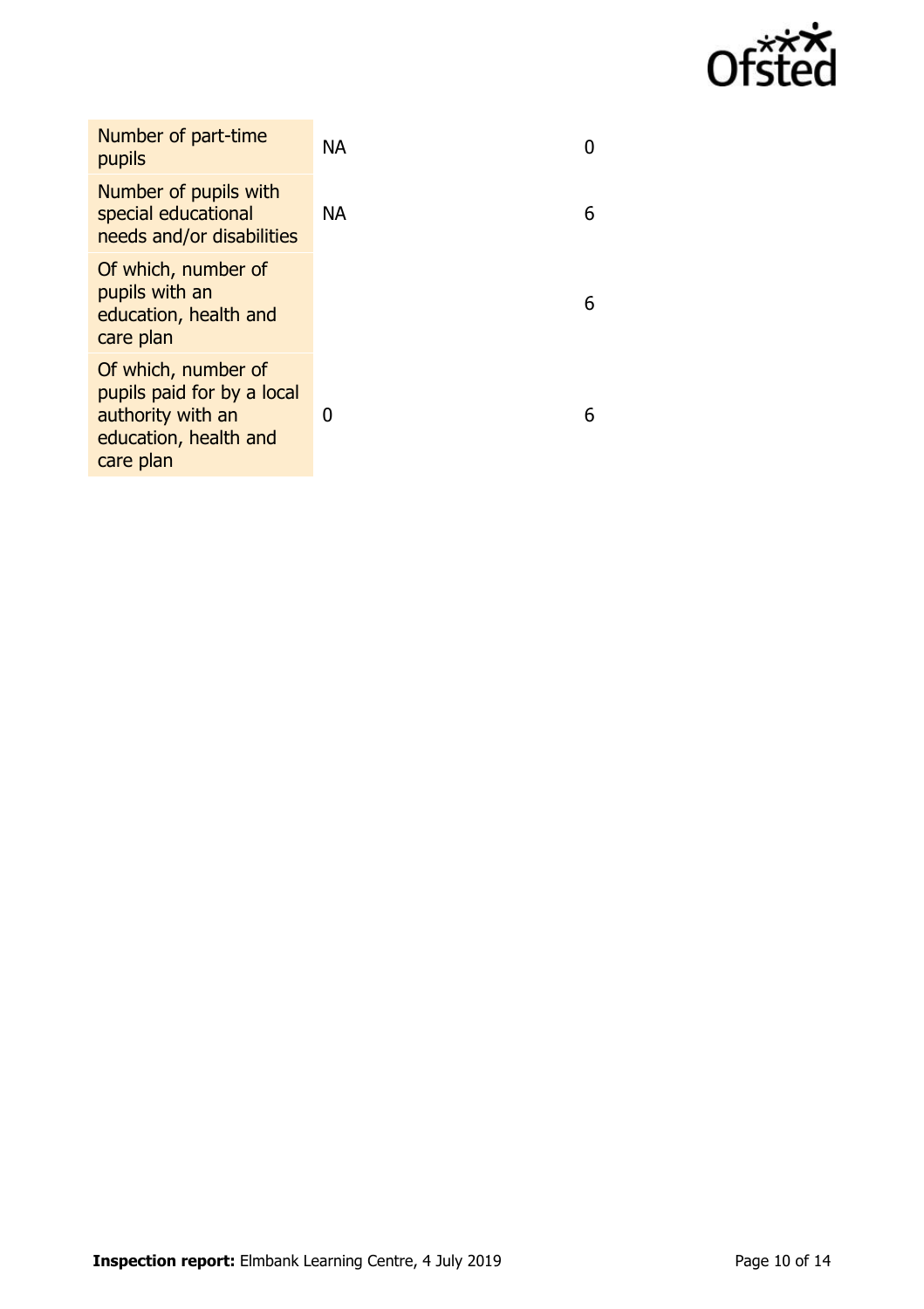

| <b>Staff</b>                                     |                                  |                          |  |  |
|--------------------------------------------------|----------------------------------|--------------------------|--|--|
|                                                  | <b>School's current position</b> | <b>School's proposal</b> |  |  |
| Number of full-time<br>equivalent teaching staff | NА                               |                          |  |  |
| Number of part-time<br>teaching staff            | <b>NA</b>                        |                          |  |  |

### **Information about this proposed school**

**Staff**

- The proposed school is a very small unit situated in a rural location close to Stocktonon-Tees.
- The school will be part of the Witherslack Group of schools and will meet the needs of a small group of vulnerable girls. It is planned that pupils will access support from a team of clinical psychologists during their time at the school.
- The company also proposes that when girls are considered by the therapy team to be fit to do so, they will return to a more mainstream educational setting.
- The school will consider pupils referred by the local authority for admission. School leaders are clear that day pupils will not be admitted in the future.
- The school intends to cater for pupils with a variety of special educational needs, including behavioural, emotional and social difficulty and autistic spectrum disorder as well as their initial vulnerabilities.
- The school will not have a religious character.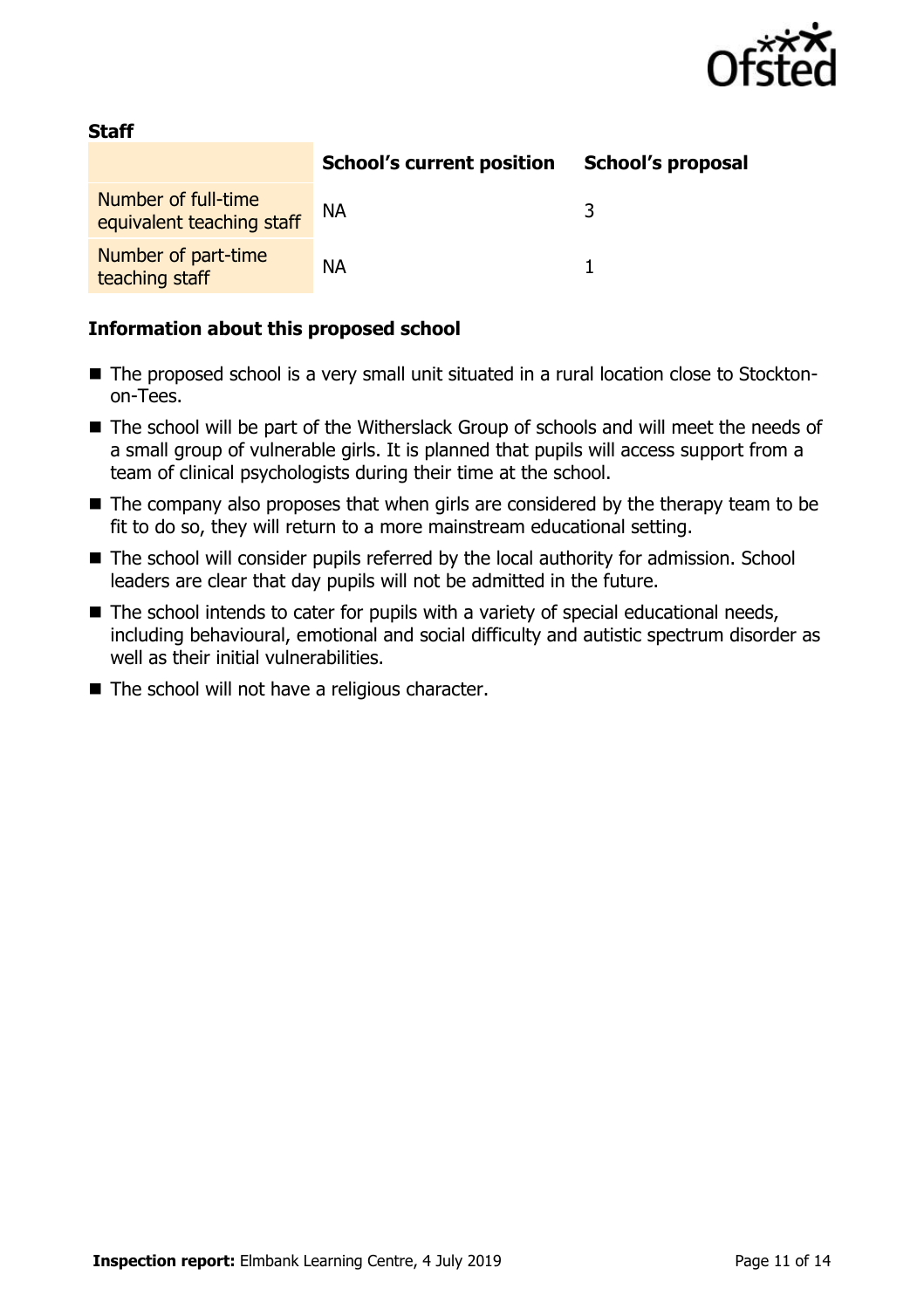

# **Information about this inspection**

- The inspector met with the headteacher and members of the proprietorial board, including the proprietor
- The inspector analysed documents provided by the headteacher. These included safeguarding documentation and documents relating to the proposed curriculum.

# **Inspection team**

Marian Thomas, lead inspector **Her Majesty's Inspector**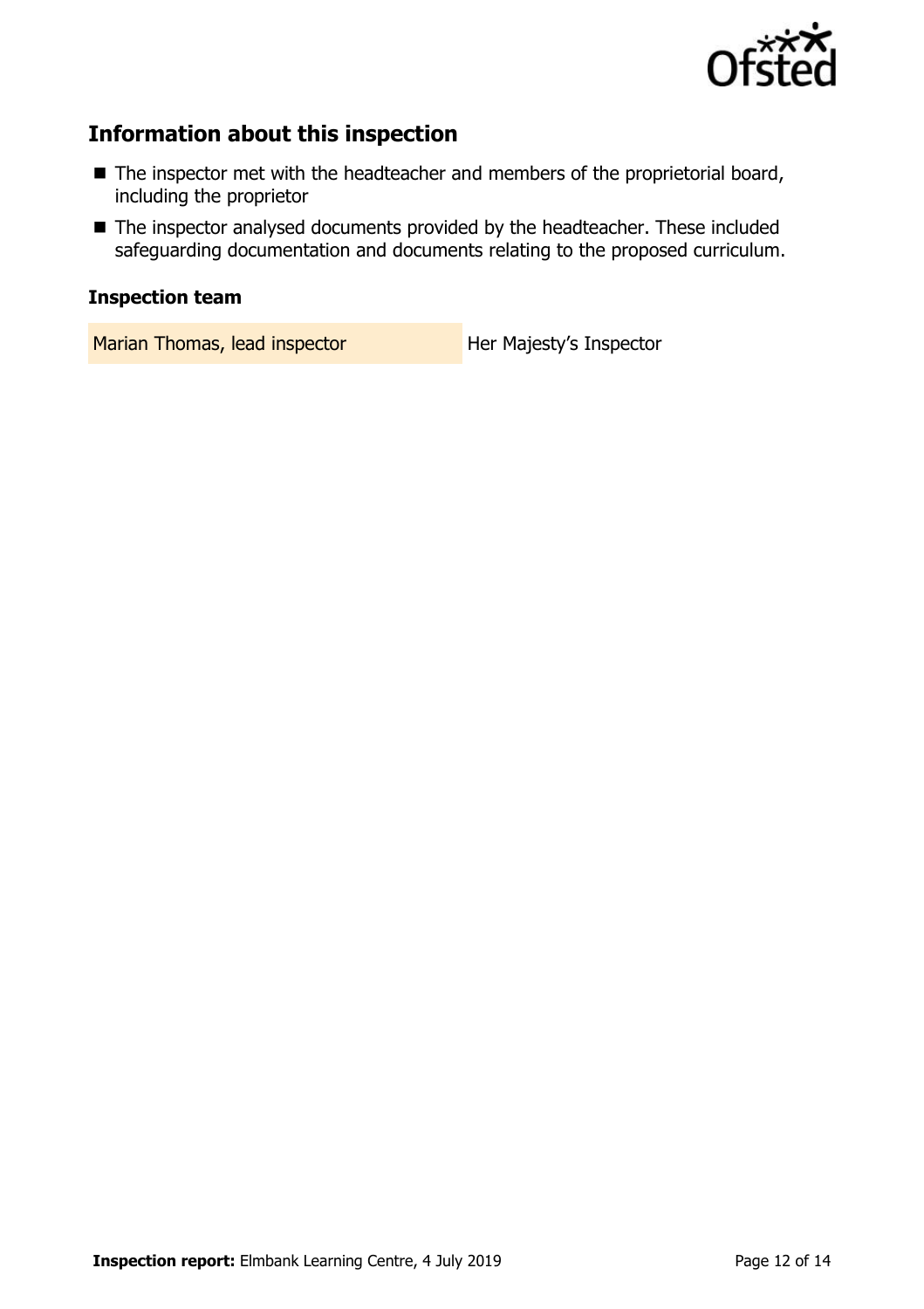

# **Annex. Compliance with regulatory requirements**

# **The school is unlikely to meet the following independent school standards**

### **Part 5. Premises of and accommodation at schools**

- $\blacksquare$  29(1) The standard in this paragraph is met if the proprietor ensures that suitable outdoor space is provided in order to enable—
	- 29(1)(a) physical education to be provided to pupils in accordance with the school curriculum; and
	- $-$  29(1)(b) pupils to play outside.

# **Part 8. Quality of leadership in and management of schools**

- $\blacksquare$  34(1) The standard about the quality of leadership and management is met if the proprietor ensures that persons with leadership and management responsibilities at the school—
	- 34(1)(a) demonstrate good skills and knowledge appropriate to their role so that the independent school standards are met consistently;
	- 34(1)(b) fulfil their responsibilities effectively so that the independent school standards are met consistently.